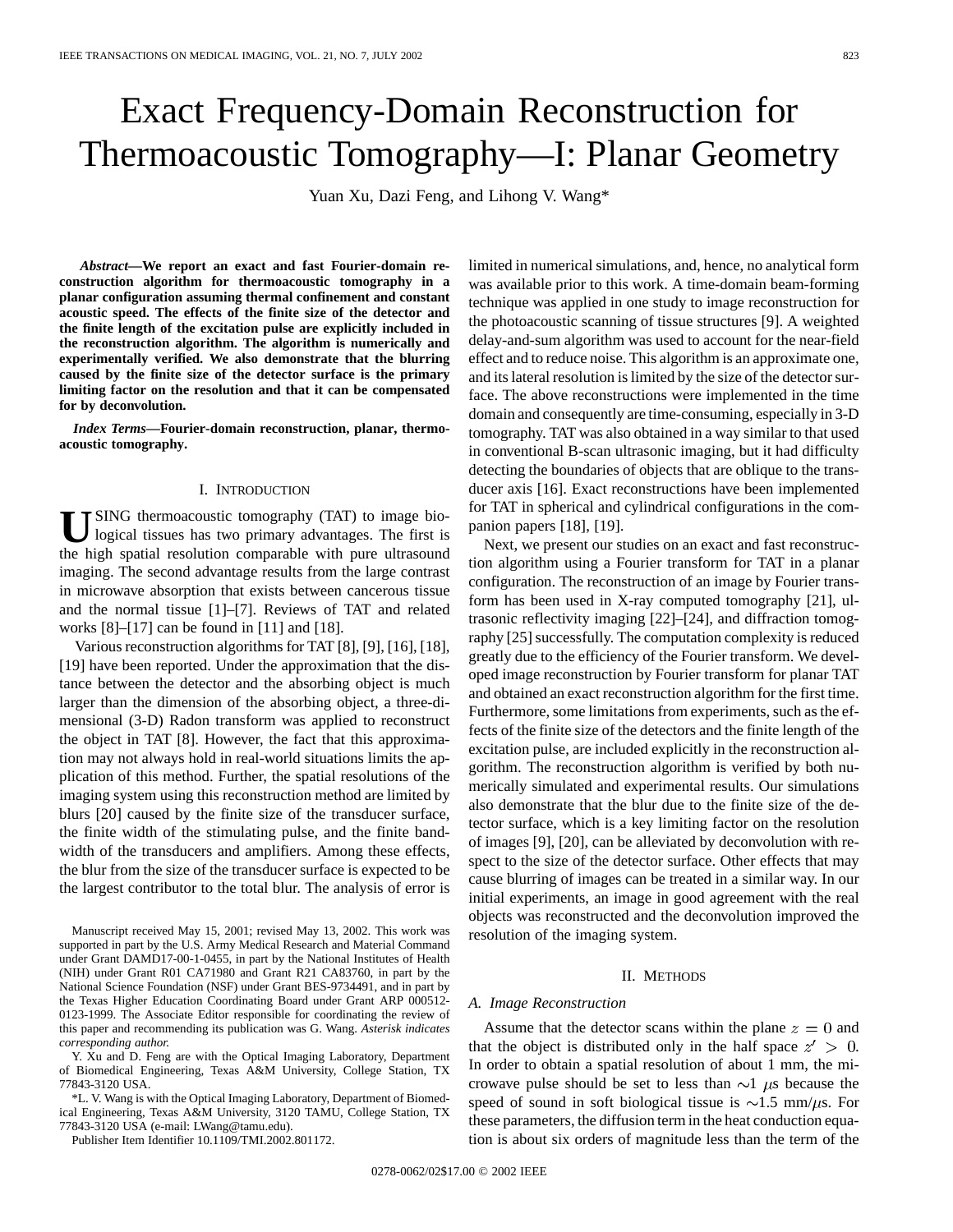first-derivative of the temperature [26]. Therefore, heat conduction can be ignored. This is known as the assumption of thermal confinement. In this case, the acoustic wave  $p(\mathbf{r}, \overline{t})$  is related to microwave absorption  $H(\mathbf{r}, \overline{t})$  by the following wave equation [26]:

$$
\frac{\partial^2 p(\mathbf{r}, \bar{t})}{\partial \bar{t}^2} - \nabla^2 p(\mathbf{r}, \bar{t}) = \frac{\beta v_s}{C} \frac{\partial H(\mathbf{r}, \bar{t})}{\partial \bar{t}}
$$
(1)

where  $\overline{t} = tv_s, v_s$  is the acoustic speed, C is the specific heat, and  $\beta$  is the coefficient of volume thermal expansion. In (1), the acoustic speed is assumed constant, which will be further addressed in the discussion section. Equation (1) can be rewritten in terms of  $H(r', \bar{t})$ :

$$
p(\mathbf{r},\,\bar{t}) = \frac{\beta v_s}{4\pi C} \iiint \frac{\partial H(\mathbf{r}',\,t')}{\partial t'} \frac{d\mathbf{r}'}{|\mathbf{r} - \mathbf{r}'|} \tag{2}
$$

where  $t' = \bar{t} - |\mathbf{r} - \mathbf{r}'|$ . The source term  $H(\mathbf{r}', \bar{t})$  can further be written as the product of a purely spatial and a purely temporal component, i.e.,

$$
H(\mathbf{r}', \bar{t}) = I_0 \varphi(\mathbf{r}') \eta(\bar{t})
$$
\n(3)

where  $I_0$  is a scaling factor proportional to the incident radiation intensity,  $\varphi(\mathbf{r}')$  describes the microwave absorption properties of the medium at  $\mathbf{r}'$ .  $\eta(\bar{t})$  describes the shape of the irradiating pulse and is a nonnegative function whose integration over time equals the pulse energy. Substituting (3) into (2) results in

$$
p(\mathbf{r},\,\bar{t}) = \frac{I_0 \beta v_s}{4\pi C} \iiint \varphi(\mathbf{r}') \frac{d\eta(t')}{dt'} \frac{d\mathbf{r}'}{|\mathbf{r} - \mathbf{r}'|}.\tag{4}
$$

We proceed by transforming the time-dependent wave equation into the temporal-frequency domain. Denoting the Fourier transforms of p and  $\eta$  by  $\overline{p}$  and  $\overline{\eta}$ , we have

$$
p(\mathbf{r},\bar{t}) = \int_{-\infty}^{\infty} \bar{p}(\mathbf{r},k) \exp(ik\bar{t}) \, dk \tag{5}
$$

$$
\eta(\overline{t}) = \int_{-\infty}^{\infty} \overline{\eta}(k) \exp(ik\overline{t}) \, dk. \tag{6}
$$

Substituting (5)and (6) into (4) results in

$$
\overline{p}(\mathbf{r},k) = \frac{i\beta v_s I_0 k \overline{\eta}(k)}{4\pi C} \iiint \varphi(\mathbf{r}') \frac{\exp(-ik|\mathbf{r}-\mathbf{r}'|)}{|\mathbf{r}-\mathbf{r}'|} d\mathbf{r}'. \tag{7}
$$

If the acoustic signals are collected along a line or in a plane, for example at  $z = 0$ , following the line of Nortan and Linzer in [22], it can be shown that for the case  $|k| > \rho$  and  $z' > 0$ 

$$
\overline{P}(u, v, k) = \frac{\beta v_s I_0 k \eta(k) \text{sgn}(k)}{2C \sqrt{k^2 - \rho^2}} \cdot \int_0^\infty \Phi(v, v, z') \exp\left(-iz' \text{sgn}(k) \sqrt{k^2 - \rho^2}\right) dz' \quad (8)
$$

where  $\rho^2 = u^2 + v^2$ , sgn(k) is the signum function

$$
\overline{P}(u, v, k) = \frac{1}{(2\pi)^2} \iint \overline{p}(x, y, 0, k)
$$

$$
\cdot \exp(-i(ux + vy)) dx dy \tag{9}
$$

and

$$
\Phi(u, v, z') = \frac{1}{(2\pi)^2} \iint \varphi(\mathbf{r'})
$$

$$
\cdot \exp(-i(ux' + vy')) dx' dy'. \qquad (10)
$$

Equation (8) can further be simplified to

$$
\overline{P}(u, v, k) = \frac{\pi \beta v_s I_0 k \overline{\eta}(k) \operatorname{sgn}(k) \Phi_1(u, v, \operatorname{sgn}(k) \sqrt{k^2 - \rho^2})}{C \sqrt{k^2 - \rho^2}}
$$
\n(11)

where

$$
\Phi_1(u, v, w) = \frac{1}{2\pi} \int_{-\infty}^{\infty} \Phi(u, v, z') \exp(-iwx') dz'. \tag{12}
$$

The lower limit of the above integration is changed from 0 to  $-\infty$  because  $\Phi(u, v, z') = 0$  when  $z' < 0$ . Equation (11) gives an exact mapping relation between the spectrum of the collected signals and the spectrum of the distribution of microwave energy deposition and is the essence of our reconstruction method. However, (11) stands only if the acoustic detector is a point detector. In practice, the detector is of finite size, whose surface shape can be described by  $R(x, y)$ . The signal from the detector  $p_d(x, y, t)$  can be expressed as an integral of the acoustic wave  $p(\mathbf{r}, t)$  over the detector surface

$$
p_d(x, y, t) = \iint\limits_{s} p(x', y', t) R(x' - x, y' - y) dx' dy'. \tag{13}
$$

After transforming (13) into the temporal- and spatial-frequency domain, we have

$$
\overline{P}_d(u, v, k) = 4\pi^2 \overline{P}(u, v, k)\overline{R}(-u, -v) \tag{14}
$$

where  $\overline{P}_d(u, v, k)$  is the temporal and spatial Fourier transform of  $p_d(x, y, t)$ , and  $\overline{R}(u, v)$  is the spatial Fourier transform of  $R(x, y)$ . Substituting (14) into (11) results in

$$
\overline{P}_d(u, v, k) =
$$
\n
$$
\frac{4\pi^3 \beta v_s I_0 k \overline{\eta}(k) \text{sgn}(k) \overline{R}(-u, -v) \Phi_1(u, v, \text{sgn}(k) \sqrt{k^2 - \rho^2})}{C\sqrt{k^2 - \rho^2}}.
$$
\n(15)

Mapping the  $(u, v, k)$  space into the  $(u, v, w)$  space by the relation

$$
w = \text{sgn}(k)\sqrt{k^2 - \rho^2} \tag{16}
$$

yields an explicit expression for  $\Phi_1$ 

$$
\Phi_1(u, v, w) =
$$
\n
$$
Cw\overline{P}_d\left(u, v, \text{sgn}(w)\sqrt{w^2 + \rho^2}\right)
$$
\n
$$
4\pi^3 \beta v_s I_0 \text{sgn}(w) \sqrt{w^2 + \rho^2} \overline{\eta}\left(\text{sgn}(w)\sqrt{w^2 + \rho^2}\right) \overline{R}(-u, -v)
$$
\n(17)

At last, the distribution of the microwave energy deposition can be reconstructed from  $\Phi_1$  by 3-D inverse Fourier transform. Equation (17) gives an exact reconstruction algorithm for planar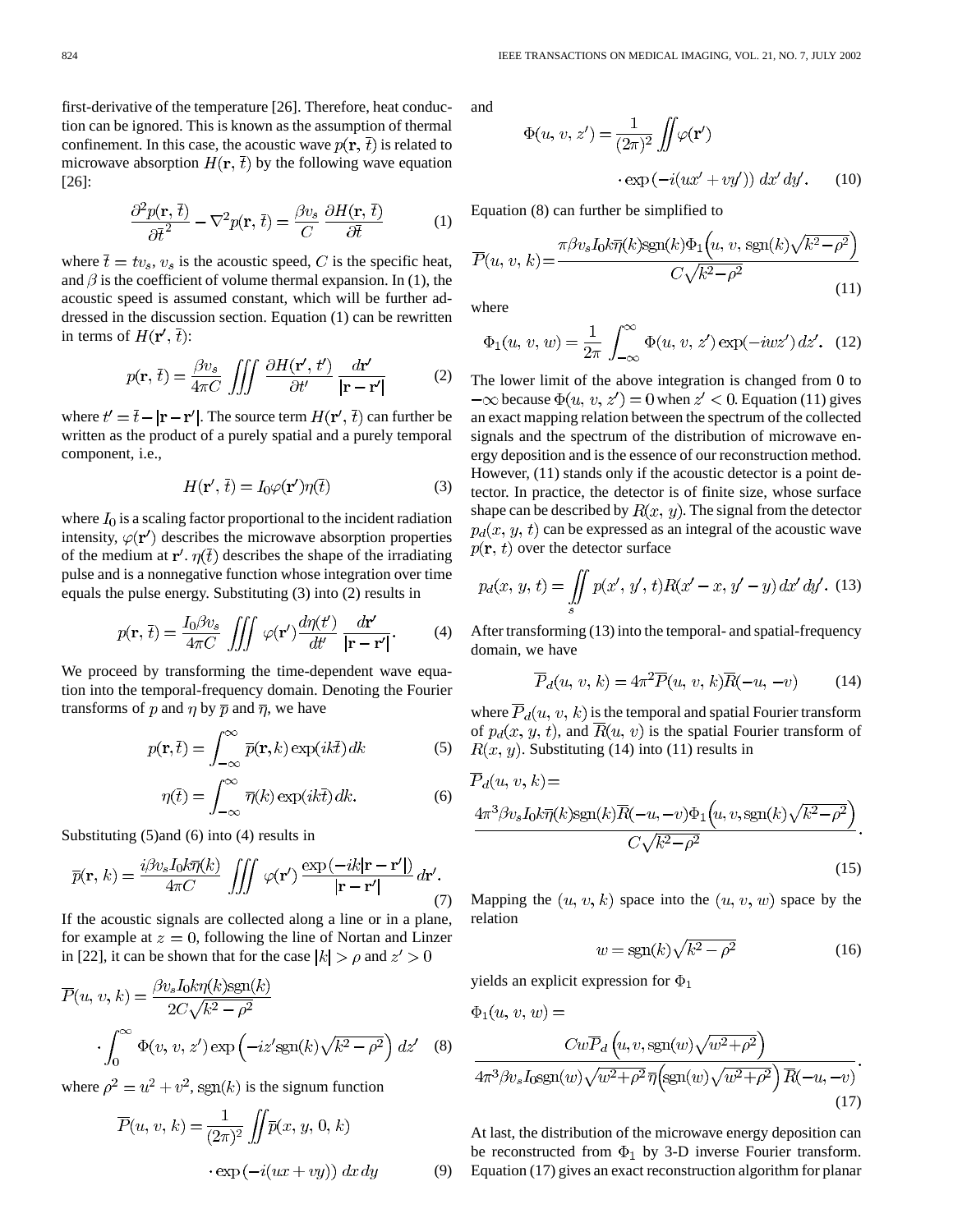TAT for the first time. Furthermore, the effects of the finite size of the detectors and the finite length of the excitation pulse are included explicitly. From (17), it can be inferred that the reconstructed image spectrum  $\Phi_d(u, v, w)$  from the experimental data without the consideration of these two effects, as was presented by previous researchers [9], [20], is related to the actual image spectrum  $\Phi_1(u, v, w)$  by

$$
\Phi_d(u, v, w)
$$
  
=  $4\pi^2 \overline{\eta} \left( \text{sgn}(w) \sqrt{w^2 + \rho^2} \right) \overline{R}(-u, -v) \Phi_1(u, v, w).$  (18)

Both of the effects result in multiplications of a function to the actual image spectrum in the frequency domain. They are equivalent to convolutions in the spatial domain, which blur the reconstructed image. However, given the pulse shape and the surface configuration of the detector surface, the two effects can be reduced by deconvolution.

To summarize, the reconstruction procedure consists of the following steps.

- 1) The signal from the detector  $p_d(x, y, \bar{t})$  is Fourier transformed with respect to  $\bar{t}$  to yield  $\bar{p}_d(x, y, k)$ . Deconvolution with respect to the finite pulse length can be implemented immediately after the Fourier transform.
- 2)  $\overline{p}_d(x, y, k)$  is Fourier transformed with respect to x and y, yielding  $\overline{P}_d(u, v, k)$ .
- 3) According to (16) and (17),  $\overline{P}_d(u, v, k)$  is mapped to  $\Phi_d(u, v, w)$ .
- 4)  $\Phi_d(u, v, w)$  is deconvoluted with respect to the finite size of the detector, giving  $\Phi_1(u, v, w)$ .
- 5)  $\Phi_1(u, v, w)$  is inversely Fourier transformed with respect to u, v, w to yield  $\varphi(x', y', z')$ .

The order of steps 4) and 5) can be exchanged so that more stable deconvolution algorithms can be applied. In numerical calculations,  $\overline{P}_d(u, v, k)$  is obtained only at discrete points; hence the mapping from  $P_d(u, v, k)$  to  $\Phi_d(u, v, w)$  needs interpolation, which can be a major source of distortion.

# *B. System Setting*

The experimental setup was reported in [27] and, for convenience, is only briefly described here (Fig. 1). The  $x$  axis points perpendicularly to the drawing plane; the  $y$  axis points to the right in the plane; and the  $z$  axis points downward along the acoustic axis. Microwave pulses are transmitted by a 9-GHz microwave generator. The pulse width is 0.5  $\mu$ s. The object to be imaged is a cylinder of pork fat containing a thin layer of connective tissue and six yellow microstructures. The diameter of the cylinder fat is 14 mm and the length in the  $x$  direction 30 mm. The cylinder was immersed in mineral oil in a plexiglass tank. The central frequency of the ultrasonic transducer (Panametrics) is 2.25 MHz; the bandwidth 1.8 MHz; and the diameter of the active element 6 mm. More details about the system can be found in [27].

#### III. RESULTS AND DISCUSSION

Our method was applied to reconstructing images from both the simulated and the experimental data in a two-dimensional  $(2-D)$  case, where the imaged objects were uniform along the x



Fig. 1. Experimental setup for TAT.

axis. Because the blur due to the finite size of the detector surface is a limiting factor on the resolution of images, we demonstrated how deconvolution with respect to the detector surface can deblur the images. We chose the 2-D case here because both the computational and experimental complexity can be reduced more in the 2-D case than in the 3-D one. Nevertheless, the extension of the conclusions of the 2-D case to the 3-D one is straightforward.

# *A. Simulation*

The thermoacoustic imaging of two cylinders was numerically simulated. Cylinders were chosen because the analytical expression for their thermoacoustic signal is available [28]. In the simulations, the temporal-frequency range was from near 0 to 1.5 MHz, which was in accordance with the experimental one and with our previous experiments [11]. Two simulations were run. The first one was to test our reconstruction algorithm under an ideal experimental condition, which is noiseless and does not consider any experimental limitations on the detectors. In the second case, the effect of the finite size of the detectors on the imaging was studied while noise was also added. Deconvolution with respect to the finite size of the detector surface was applied to improve the lateral resolution of the blurred image. Since energy deposition is a positive value, only the positive components of the reconstructed image were retained, and the others were set to zero.

In step 3) of the reconstruction, which is the mapping from  $\overline{P}_d(u, v, k)$  to  $\Phi_d(u, v, w)$ , linear interpolation was applied. By adopting the zero-padding technique [25] for the time-domain data, one can increase the sampling density in the  $k$ -space and, consequently, obtain a better performance of the interpolation in the  $k$ -space. In the reconstruction from the simulation data and experimental data, we appended to the end of the data the same number of zeros as in the original collected data, so that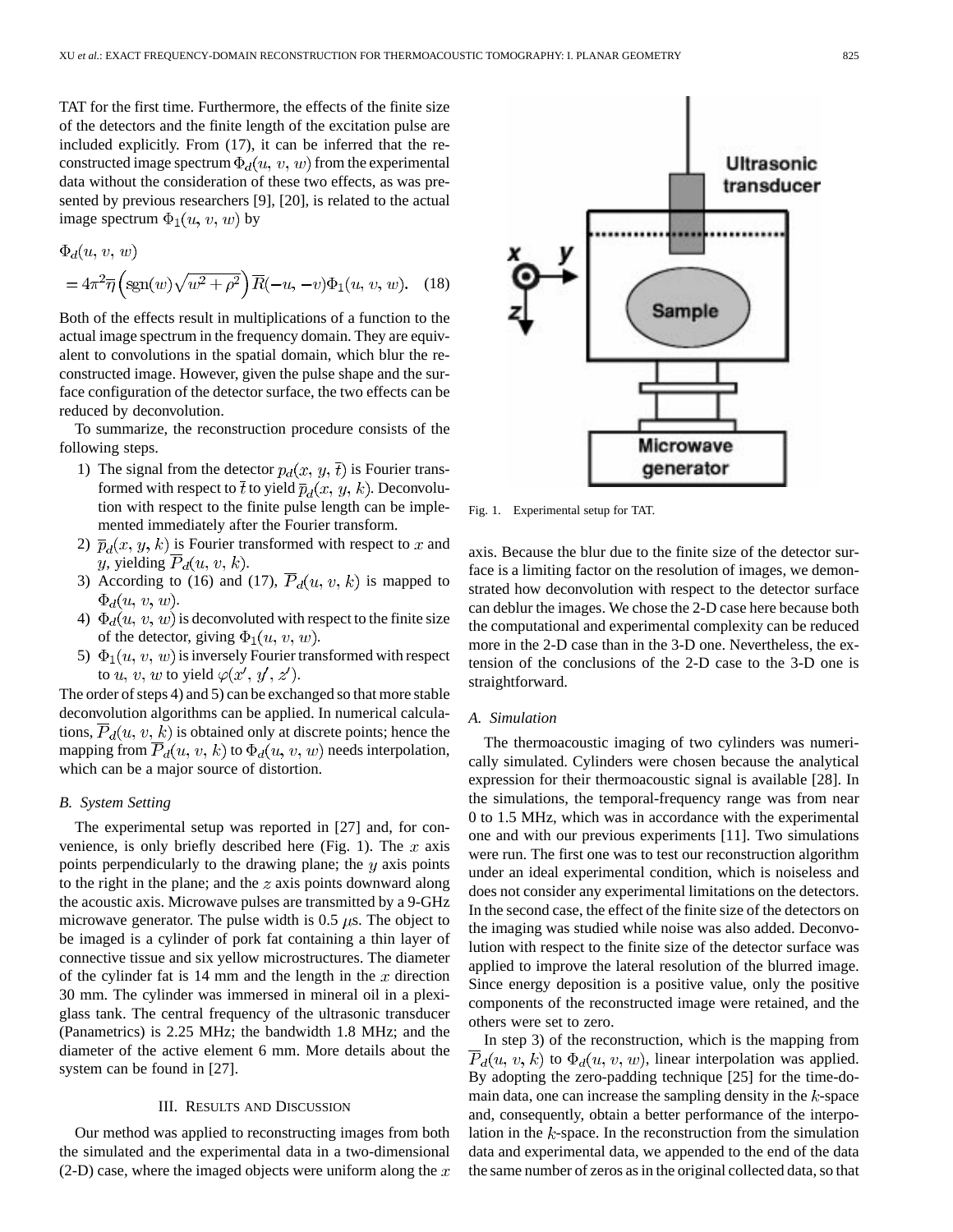

Fig. 2. The reconstructed image of the cross-section of two cylinders with a radius of 2 mm and the centers separated by 5.5 mm under ideal experimental conditions.

the sampling density in the  $k$ -space was doubled. By utilizing the Wiener filtering method [29], deconvolution with respect to the finite pulse length was implemented immediately after the Fourier transform with respect to time in step 1). As the deconvolution with respect to the finite size of the detector surface is much more unstable than the deconvolution with respect to the finite pulse length, we have tried two methods of deconvolution: the Wiener filtering method and the piecewise polynomial truncated singular value decomposition (PP-TSVD) [30] method. The first method can be implemented in the spatial-frequency domain and is more computationally efficient than the second, but the performance of the second method is much better, as it can restore sharp boundaries blurred by the convolution while avoiding the appearance of artificial oscillations in an unstable deconvolution. Therefore, we adopted the PP-TSVD method to process the images. Since the models in our simulation and experiment were uniform along the  $x$  axis, one-dimension deconvolution was applied.

Fig. 2 shows the reconstructed image from the simulated data under the ideal experimental condition, where the radius of the two cylinders was 2 mm; the distance between the centers of the cylinders was 5.5 mm; the centers of the cylinders were positioned in the plane of  $z = 10$  mm; the scanning range of the detector along the  $y$  axis was 90 mm with a step size of 0.5 mm; and the thermoacoustic signals were sampled for 40  $\mu$ s at a sampling rate of 50 MHz. The reconstructed image is in good agreement with the real objects, whose outlines are plotted as dotted circles in Fig. 2. The dimension of the cylinders is 3.75 mm along the  $z$  direction and 4.7 mm along the  $y$  direction. The cylinder is a little deformed laterally, which is due to the finite scanning range of the detector.

Fig. 3 shows the images before and after deconvolution with respect to the finite size of the detector surface in a case similar to our experimental conditions. The noise was added to the thermoacoustic signals, and the signal-to-noise ratio (SNR) was 50; the diameter of the detector was 6 mm. All of the other parameters were the same as those in the first case. The image before deconvolution is shown in Fig. 3(a). The dimension of the images of the objects is  $3.5 \text{ mm}$  along the y axis, which agrees well with the real one, 4 mm. However, along the  $z$  axis, the images



Fig. 3. The reconstructed images for the same two cylinders as in Fig. 2 from noisy data (a) before and (b) after the deconvolution with respect to the detector surface.

of the two cylinders were blurred and consequently merged into one, which is predicted by our analysis of the effect of the finite size of the detector. The image shows no clear boundaries of the objects along the  $y$  axis. After deconvolution, the lateral boundaries of the objects become very clear and the width of the objects in Fig. 3(b) is 4.1 mm, which is quite close to reality. Furthermore, the two objects can be distinguished clearly. After comparing Fig. 3(a) with (b), it seems that the ghost images become slightly more obvious, which is a disadvantage of deconvolution. Nevertheless, it is obvious that deconvolution with respect to the finite size of the detector surface can improve the lateral resolution greatly.

In Figs. 2 and 3, there are some ghost images. In principle, our reconstruction method is exact under the assumption of thermal confinement and constant acoustic speed. However, several factors may introduce distortions. First, as mentioned at the end of part Section II-A, the mapping from  $\overline{P}_d(u, v, k)$ to  $\Phi_d(u, v, w)$  needs interpolation, which is a major source of distortion. This distortion can be reduced by increasing sampling time or applying a better interpolation algorithm in the mapping. Second, in experiments, the detector cannot be scanned over the whole plane. Nevertheless, Fig. 2 shows that collecting data within a finite area of the collection plane can produce images of sufficient definition to determine the configuration and position of the objects.

## *B. Experimental Result*

Fig. 4 shows the experimental result. The images before and after deconvolution with respect to the finite size of the detector surface are shown in Fig. 4(a) and (b), respectively. Fig. 4(c) is the cross section of the biological tissue, which was a cylinder with a radius of about 14 mm and 3 cm long. It consisted of two parts of fat separated by a very thin layer of connective tissue, which is labeled as (7) in the middle of the sample. There were some yellow microstructures among the fat, labeled from  $(1)$ – $(6)$ , respectively. Fig. 4 $(a)$  is the image reconstructed from the experimental data before deconvolution. The connective tissue between the two parts of fat and the yellow microstructures are imaged clearly. The dimension of the image is 16.4 mm along the  $z$  direction and 19.2 mm along the  $y$  direction. However, it is obvious that the image before deconvolution is blurred along the  $y$  axis, which makes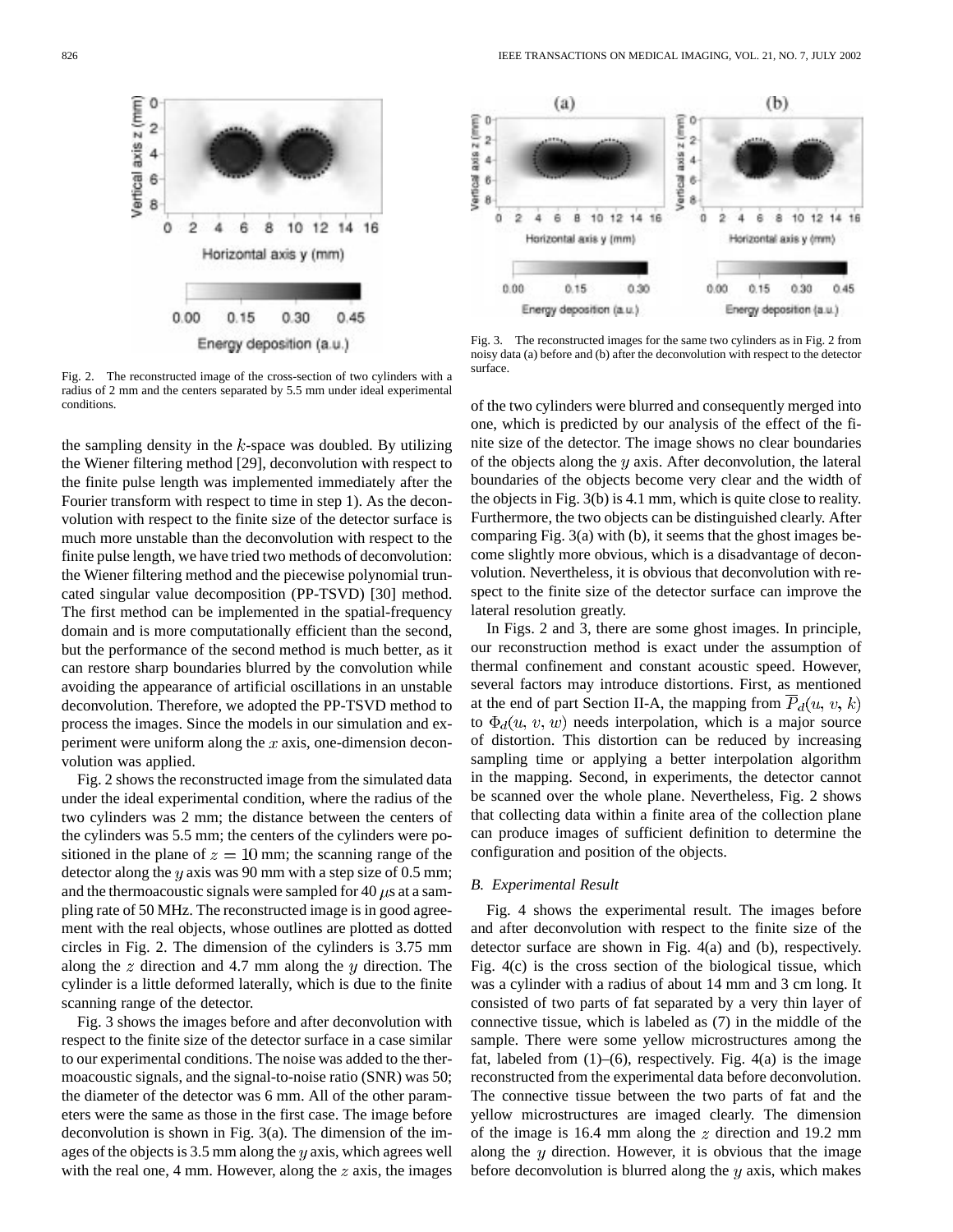



Fig. 4. The reconstructed images from the experimental data (a) before and (b) after the deconvolution with respect to the detector surface; (c) the cross section of a cylinder of fat sample containing six yellow microstructures labeled from (1)–(6) and a layer of connective tissue in the middle labeled as (7).

the lateral boundaries unclear and the yellow microstructures (1) and (2), (3) and (4) merge into one object, respectively. The lateral resolution of the image needs to be improved. Consequently, deconvolution with respect to the finite size of the detector surface was applied to Fig. 4(a), and the result is shown in Fig. 4(b). The lateral resolution of the image after deconvolution is much improved. The merged objects can be distinguished clearly, and the lateral boundaries of the cylinder become much clearer. The dimension of the image is 16.4 mm along the  $z$  direction and 16.7 mm along the  $y$  direction.

## *C. Discussion*

There are several advantages of our reconstruction method. The first one is that it is an exact reconstruction algorithm. Unlike other reconstruction methods for TAT that are approximate ones, our reconstruction method provides a solid base for analyzing and improving the quality of reconstructed images. Furthermore, the exact reconstruction method has a broader application than the approximate ones. For example, in both our simulation and experiment, the closest distance between the objects and the detectors was only about 1 cm; this is possible because in principle there is no limitation on the detector–object distance in our method. In other words, the detector can be placed very close to the object to ensure a better SNR. The second advantage of our method is that it can explicitly include the effect of many limitations from the experiment, such as the finite size of detector surface, the microwave pulse length, and the finite frequency response range of the detector. Actually, these analyses are also valid for other approximate reconstruction methods as long as the other reconstruction methods are able to produce images approximating the real objects. Consequently, our analysis of the blur caused by the various experimental limitations can also be very useful for eliminating the limitations in other reconstruction methods. Lastly, since the reconstruction in our method is implemented in the frequency domain, the efficiency of computation is much better than the algorithm implemented in the time domain due to the use of the efficient Fourier transformation in our method. This is especially important for real-time 3-D imaging.

From the above images, it can be seen that there is no speckle in the reconstructed image. Speckles are an important factor limiting the quality of pure ultrasonic imaging. In our technology, the detected signals are directly from the primary acoustic waves rather than reflective or scattered waves. Further, the temporal frequency of the acoustic signals lies in a range from 0 to 1.5 MHz, which is only weakly scattered in the tissues. The above two factors guarantee that there is no obvious speckle in our experimental images. However, the issue of image speckle in more realistic medical imaging applications of our algorithm is a topic for future consideration.

The formulas in this paper are for TAT in planar geometry only. However, for cylindrical geometry [19], we can predict that the lateral resolution of images can also be improved by deconvolution with respect to the detector surface, where the deconvolution is carried out in a cylindrical surface instead of a plane. For spherical geometry [18], similar work can be conducted as well.

For many medical imaging applications, the acoustic speed may not be constant. For example, the acoustic speed inside the female breast may typically exhibit a 10% variation; however, our simulation, to be reported elsewhere, showed that the image distortion is relatively small.

# IV. CONCLUSION

We developed a Fourier-domain reconstruction for TAT and obtained an exact and fast reconstruction algorithm. The effects of the finite size of the detectors and the finite length of the excitation pulse were included explicitly in the reconstruction algorithm. The reconstruction algorithm was verified by both numerical simulations and experimental results. Our simulations demonstrated that the blurring caused by the finite size of the detector surface, which is a key limiting factor on the resolution of images, can be alleviated by deconvolution with respect to the detector surface. Other effects that may cause the blur of the images can be treated in a similar way. In the initial experiment, an image in good agreement with the real objects was reconstructed and the deconvolution improved the resolution of the imaging system. The method can also be extended to other configurations of data collection.

#### **REFERENCES**

[1] W. Joines, R. Jirtle, M. Rafal, and D. Schaeffer, "Microwave power absorption differences between normal and malignant tissue," *Radiation Oncol. Biol. Phys.*, vol. 6, pp. 681–687, 1980.